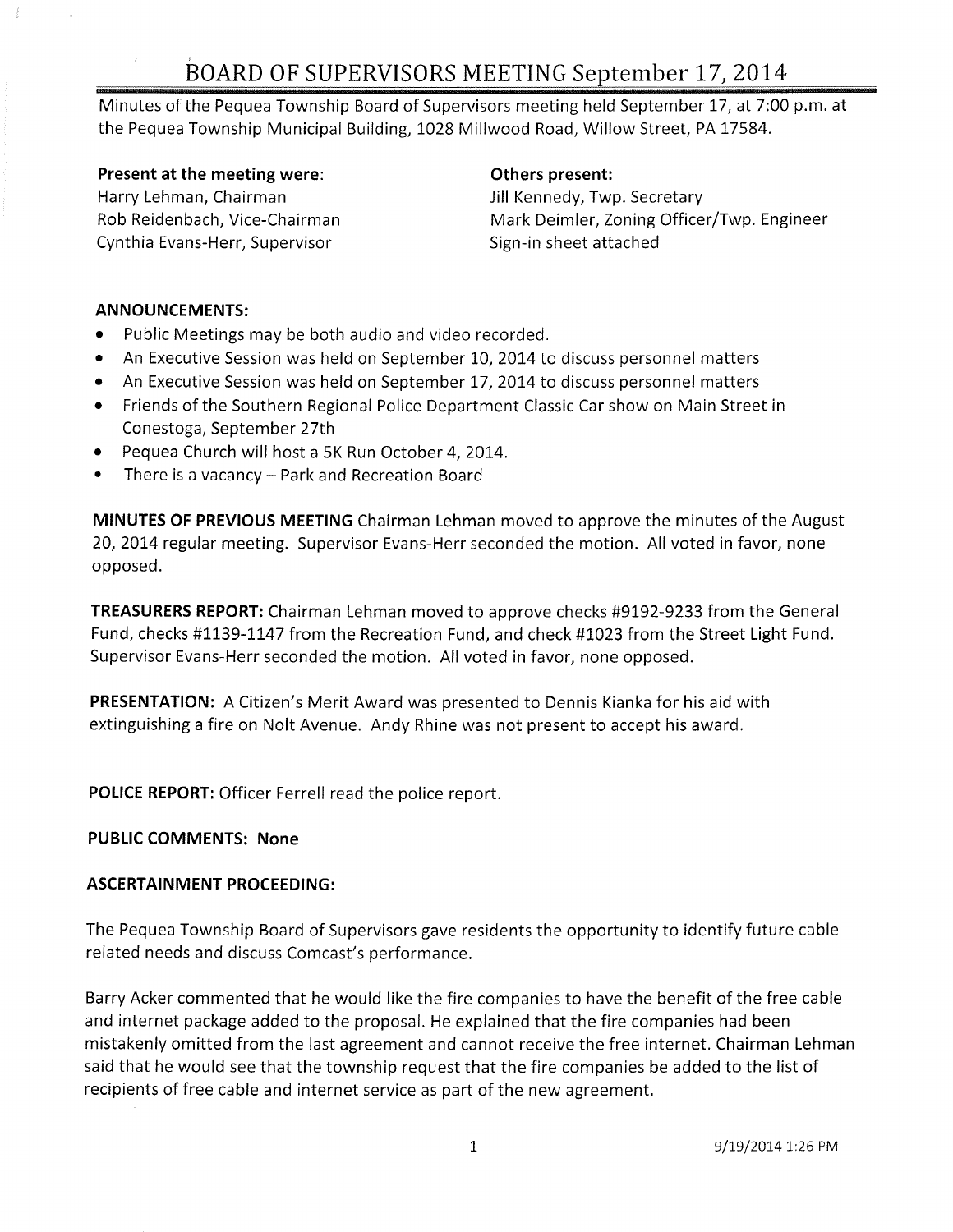### **OLD BUSINESS:**

1. Resolution  $-2014$  - Legal Liaison - Vice Chairman Reidenbach moved to adopt a resolution 409-2014. (Whereas, the Board of Pequea Township Supervisors have determined that the orderly and fiscally prudent administration of the Township would benefit from the designation of a legal liaison and the establishment of a policy for communication with legal counsel for the Township; NOW, THEREFORE, BE IT RESOLVED that The Pequea Township Board of Supervisors, at their annual reorganization meeting, shall designate one member of the Board as the legal liaison. The legal liaison shall function as the principal and exclusive point of contact for matters pertaining to legal representation of the Township between the Township and the Township Solicitor, Insurance Counsel or Special Counsel appointed from time to time to represent the Township. No other person shall communicate directly with legal counsel for the Township on matters pertaining to legal representation of the Township without prior authorization of the legal liaison) as read. Chairman Lehman seconded the motion. Chairman Lehman and Vice Chairman Reidenbach voted aye. Supervisor Evans-Herr voted no.

#### **NEW BUSINESS:**

- 1. Authorize Secretary to advertise Township Secretary Position Chairman Lehman moved to authorize the township secretary to advertise for the township secretary, assistant treasurer and receptionist/clerk positions. Supervisor Evans-Herr seconded the motion. All voted in favor, none opposed.
- 2. Willow Run Highway Occupancy Permit Recording Document Chairman Lehman moved to authorize the Chairman to sign PA DOT form 945 RC to permit the stormwater drainage facility highway occupancy permit to be recorded in the recorder of deeds office. Vice Chairman Reidenbach seconded the motion. Chairman Lehman and Vice Chairman Reidenbach voted aye, Supervisor Evans-Herr abstained. (see attached letter)
- 3. Letter of Credit Penn Grant Commons Chairman Lehman moved to accept the letter of credit in the amount of \$747,270.15 from Oak Hill Partners for Penn Grant Commons Phase 1 and to authorize the secretary to complete Appendix 27 notice of acceptance of an improvement guarantee. Vice Chairman Reidenbach seconded the motion. Chairman Lehman and Vice Chairman Reidenbach voted aye, Supervisor Evans-Herr abstained. (see attached letter)
- 4. Stormwater Management Agreement -- Penn Grant Commons Chairman Lehman moved to authorize the Chairman to sign the Oak Hill Partners Stormwater Management Agreement for Penn Grant Commons Phase 1. Vice Chairman Reidenbach seconded the motion. Chairman Lehman and Vice Chairman Reidenbach voted aye, Supervisor Evans-Herr abstained. (see attached letter)
- 5. 2nd Driveway Request 948 West Penn Grant Road Matthew and Rebecca McCall -Supervisor Evans- Herr moved approve the request by Matthew and Rebecca McCall for the second driveway at 948 West Penn Grant Road which is a township road. Chairman Lehman seconded the motion. Supervisor Evans-Herr withdrew her motion. Chairman Lehman withdrew his second. Supervisor Evans-Herr moved to approve the request by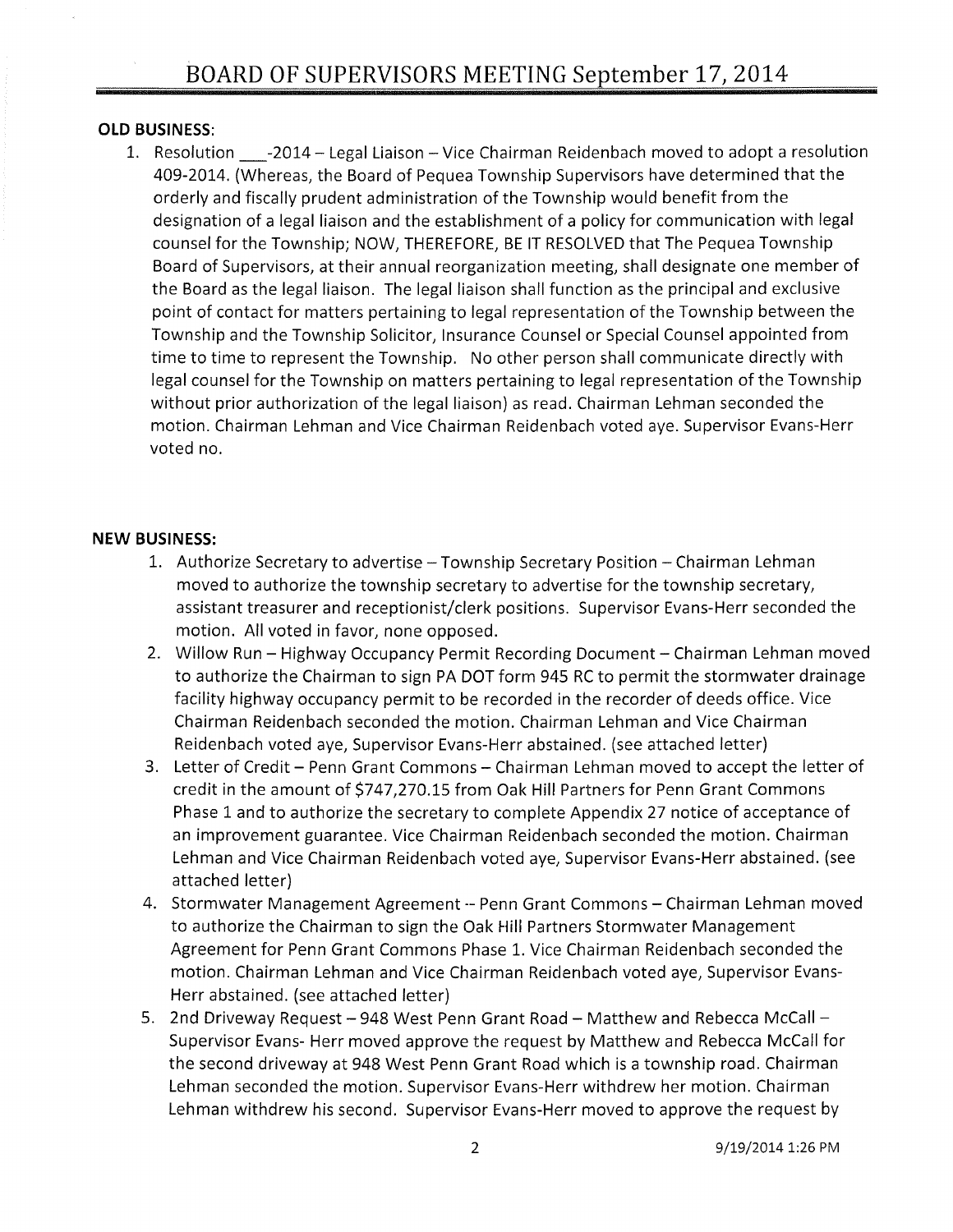# BOARD OF SUPERVISORS MEETING September 17, 2014

Matthew and Rebecca McCall for the second driveway at 948 West Penn Grant Road a township road with the following conditions: 1. The applicant obtain a driveway permit from Pequea Township and reimburse Pequea Township for all costs relating to this waiver. 2. The applicant provide a minimum of 292 feet of safe stopping distance for the proposed driveway location. 3. The applicant shall trim the tree branches to the left of the proposed driveway location to provide adequate visibility. 4. The applicant shall relocate the current mailbox from the existing driveway so that it is adjacent to the proposed driveway but in a manner as to not interfere with the sight distance. 5. The applicant shall obtain a stormwater management permit for the construction of the driveway. Chairman Lehman seconded the motion. All voted in favor, none opposed.

- 6. Property Maintenance Code Violation 1 Lark Lane Chairman Lehman moved to authorize the Code Enforcement Officer to initiate further proceedings against Wells-Fargo Bank if Well-Fargo Bank does not adhere to the Property Maintenance Code Notice of Violation regarding weeds in the swimming pool violation within the specific time frame. Vice Chairman Reidenbach seconded the motion. All voted in favor, none opposed.
- 7. Consideration of SLSA Additional Sewage EDU Request Vice Chairman Reidenbach moved that the township ask for 70 additional EDUs. Supervisor Evans-Herr seconded the motion. All voted in favor, none opposed.
- 8. Adoption of Minimum Municipal Obligation (MMO) for 2015 Pension Plan Chairman Lehman moved to accept the Minimum Municipal Obligation MMO for the 2015 Non Uniform Pension Plan. Supervisor Evan-Herr seconded the motion. All voted in favor,
- 9. Schedule Dates for Budget Workshops and Final Budget Adoption Meeting and Authorize Secretary to Advertise - Chairman Lehman moved to direct the secretary to advertise 3 budget workshop and to conduct any other necessary township business on October 21, 2014 at 9am, November 4,2014 at 9am and November 12, 2014 at 9 am. Supervisor Evans-Herr seconded the motion. All voted in favor, none opposed. Chairman Lehman moved to direct the secretary to advertise the 2015 Budget Adoption meeting for December 9, 2014 at 7pm and to conduct any other necessary township business. Supervisor Evans-Herr seconded the motion. All voted in favor, none opposed.
- 10. Request to use Silver Mine Park after dark Mike Hollinger Chairman Lehman moved to give Michael Hollinger permission to use the Silver Mine Park for telescope use under the following conditions: 1. He must sign out a key 2. He must read and sign Park Rules 3. He must lock the chain going in and out of the park. 4. He must contact the township and police 24 hours prior to using the park. 5. This will be in effect for the period 9-17-2014 to 12-31-2014. Supervisor Evans-Herr seconded the motion. All voted in favor, none opposed.

#### **DEPARTMENTAL REPORTS:**

**Road Crew** -Report on file.

**Zoning/Code Officer** -Report on file.

**Southern Regional Police Department** - August Meeting Minutes are on the table.

**Southern Regional Police Commission** -August Report is on the table.

**Southern Lancaster County Inter-Municipal Council - No meeting**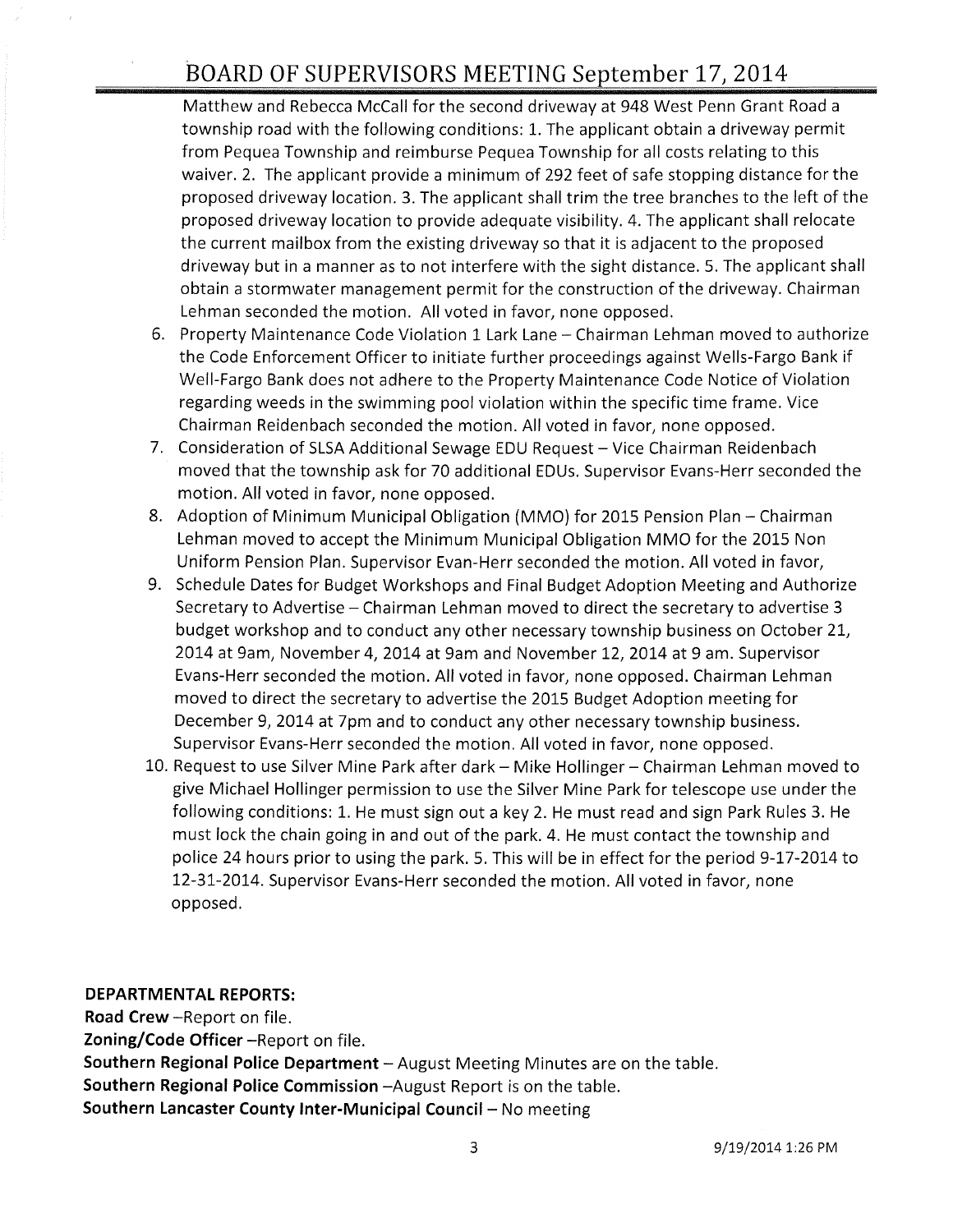## BOARD OF SUPERVISORS MEETING September 17, 2014

Emergency Management Coordinator -

PEQUEA TOWNSHIP ZONING HEARING BOARD-Hearing held September 2, 2014.

ADVISORY BOARD REPORTS: Pequea Township Planning Commission - Meeting held August 27, 2014. Pequea Township Park & Recreation Board - September 10, 2014.

MEETING ADJOURNED at 7:45 p.m.

Respectfully submitted,

Jill Kennedy, Township Secretary